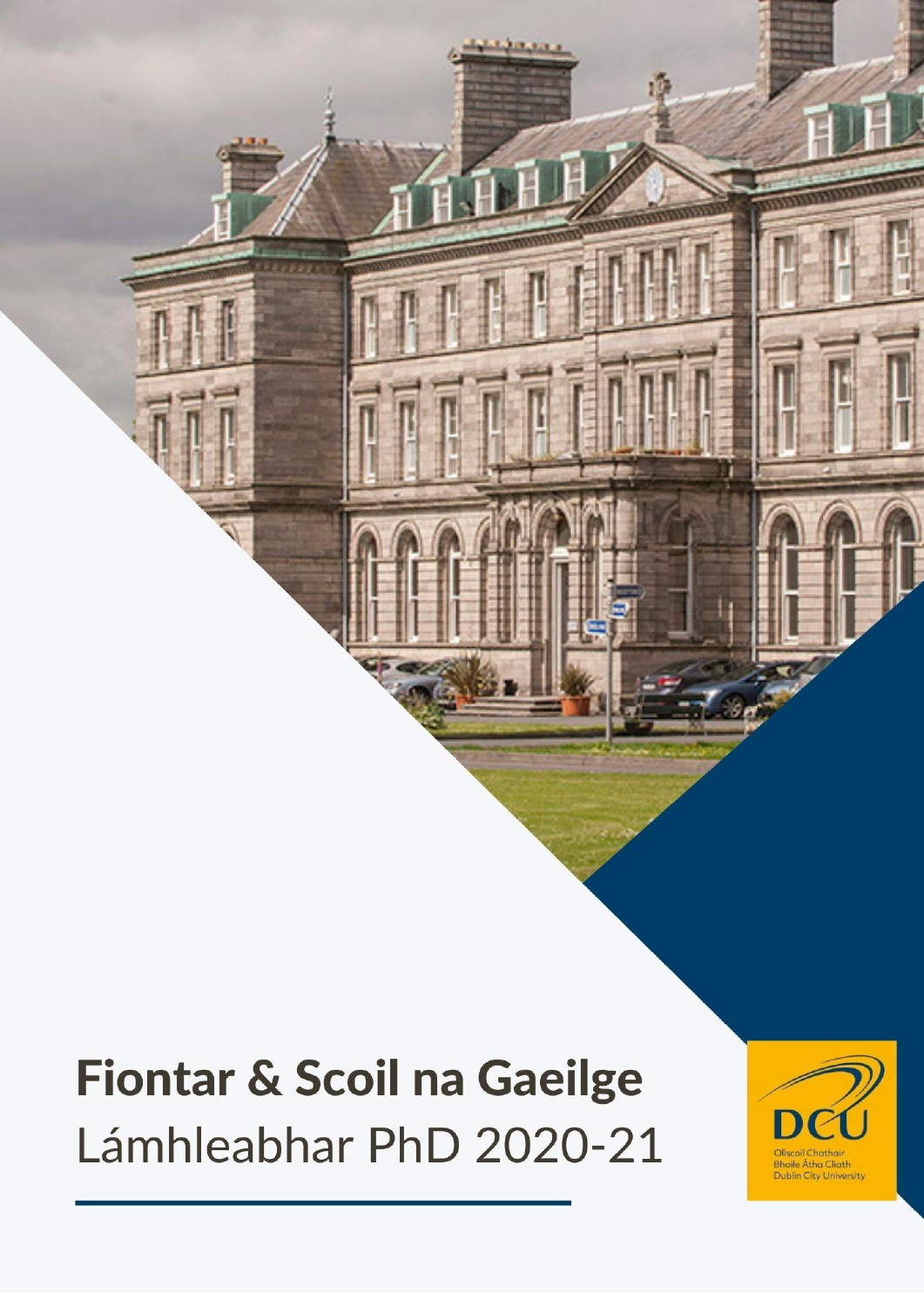# Clár

| 2. |     |  |  |
|----|-----|--|--|
| 3. |     |  |  |
| 4. |     |  |  |
| 5. |     |  |  |
|    | 5.1 |  |  |
|    | 5.2 |  |  |
|    | 5.3 |  |  |
|    | 5.4 |  |  |
| 6. |     |  |  |
|    |     |  |  |
|    |     |  |  |
|    |     |  |  |
|    |     |  |  |
|    |     |  |  |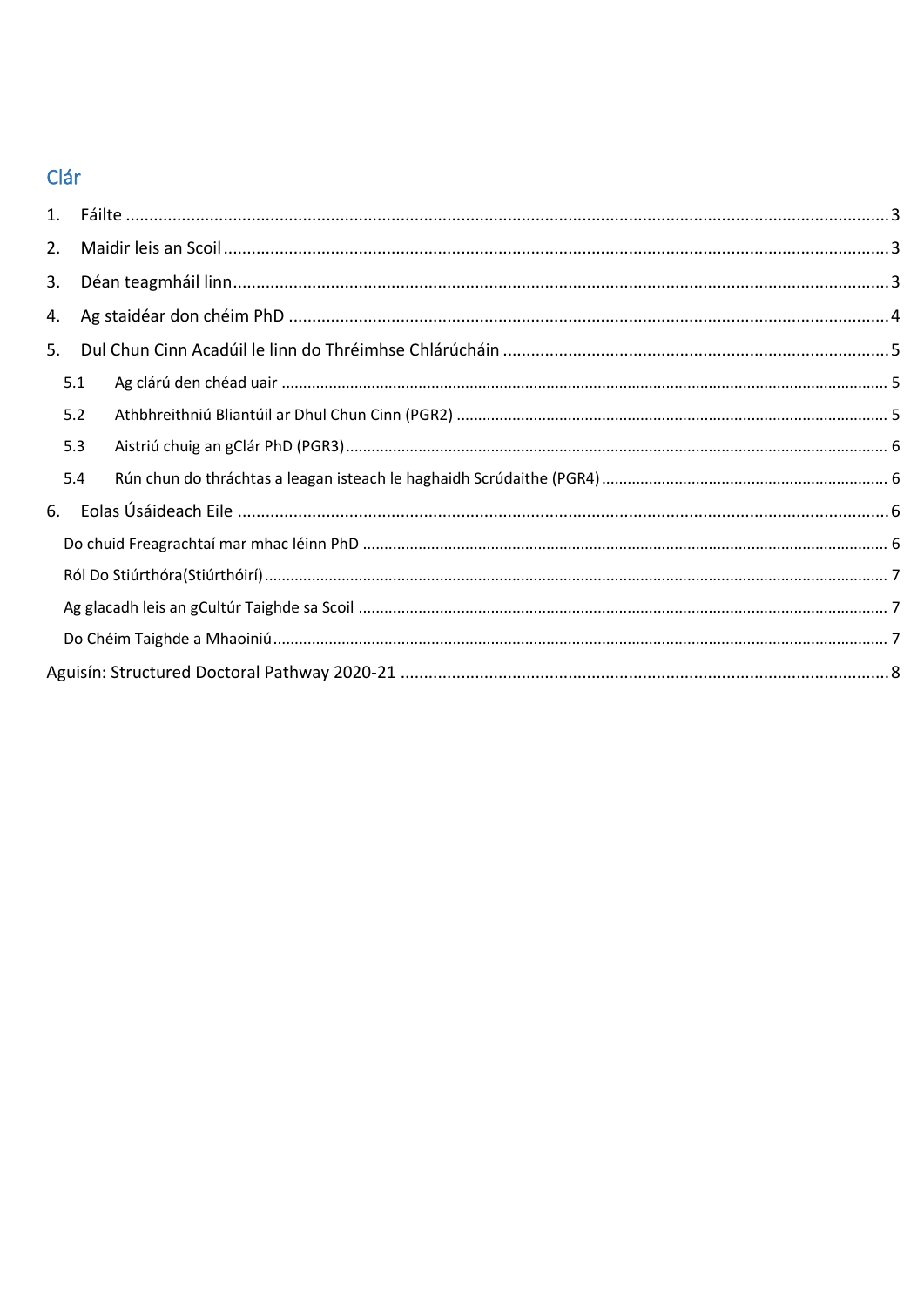# <span id="page-2-0"></span>1. Fáilte

Fáilte go Fiontar & Scoil na Gaeilge in Ollscoil Chathair Bhaile Átha Cliath. Tá an-áthas orainn gur shocraigh tú ar do chúrsa staidéir don chéim PhD linne. Tá súil againn go mbeidh do chuid ama linn spreagúil go hintleachtúil, go mbraithfidh tú mar dhlúthchuid dár líon taighdeoirí iarchéime agus go gcuirfidh tú le clú na Scoile. Toisc go bhféadfadh tú a bheith i do mhac léinn nua in DCU agus ar bheagán eolais ar an gcúrsa staidéir atá riachtanach don chéim PhD, tá sé tábhachtach go mbeadh tú eolach ar struchtúir acadúla na hOllscoile. Tá an Lámhleabhar seo leagtha amach chun tú a threorú chuig na príomhfhoinsí eolais riachtanacha a chabhróidh leat socrú isteach mar aon le dul chun cinn a dhéanamh i do chuid staidéir. Tá an chuid is mó den eolas seo ar fáil ar shuíomh Gréasáin DCU agus déantar é a nuashonrú go rialta. Tá naisc curtha ar fáil thíos sna háiteanna cuí mar eolas.

Teastaíonn uainne sa Scoil go dtaitneoidh do thréimhse taighde linn agus tá súil againn go mbainfidh tú idir thairbhe agus shásamh aisti. Tá acmhainní na Scoile ar fáil duit aon uair a theastaíonn siad uait. Táimid ag tnúth le bheith ag obair leat sna blianta beaga amach romhainn mar chuid dár bpobal léinn, pobal atá ag bláthú anseo in Fiontar & Scoil na Gaeilge.

#### <span id="page-2-1"></span>- *An tOllamh Ciarán Mac Murchaidh, Ceann na Scoile*

### 2. Maidir leis an Scoil

Tá Fiontar & Scoil na Gaeilge ar cheann de sheacht Scoil i nDámh na nDaonnachtaí agus na nEolaíochtaí Sóisialta. Tháinig sé ar an bhfód in 2016 nuair a cruthaíodh an Dámh méadaithe, a thug baill foirne ó institiúidí éagsúla le chéile. Mar thoradh ar theacht le chéile na bhfoirne a d'oibrigh, roimh an Ionchorprú, in Fiontar ar Champas Ghlas Naíon agus i Roinn na Gaeilge i gColáiste Phádraig, Droim Conrach, cruthaíodh Scoil atá uathúil in Éirinn ina réimse idirdhisciplíneach agus ina cumas taighde, agus tugtar aitheantas, go náisiúnta agus go hidirnáisiúnta, dár bhfoireann mar shaineolaithe ina gcuid réimsí léinn.

Tá an Scoil tiomanta don chaighdeán is airde sa teagasc agus sa taighde araon. Ó 2016, táimid tar éis fás go gasta, le baill foirne agus cláir nua, agus líon méadaithe mac léinn. Ag leibhéal na fochéime táimid ag múineadh mac léinn ar na cláir BA Gnó & Gaeilge agus BA Gaeilge, Iriseoireacht agus na Meáin Dhigiteacha, chomh maith le mic léinn ar na cláir Baitsiléir Ealaíon (Comh-Onóracha) agus Baitsiléir san Oideachas.

Bíonn baill foirne acadúla sa Scoil i mbun taighde thar raon leathan disciplíní ina bhfuil próifílí agus saineolas aitheanta bainte amach acu. Féadfaidh tú spléachadh a fháil ar an saineolas sin ar shuíomh na Scoile. Cuirimid cultúr taighde chun cinn a spreagann malartú intleachtúil agus comhoibriú idir baill foirne agus mic léinn taighde thar dhisciplíní éagsúla. Sampla maith de seo is ea sraith Seimineár Taighde na Scoile a reáchtáiltear i rith na bliana acadúla, a eagraíonn Tionólaí Taighde na Scoile, an Dr Pádraig Ó Liatháin. Soláthraíonn sé fóram d'fhoireann, do mhic léinn agus do scoláirí ar cuairt chun torthaí a gcuid taighde a chur i láthair agus tuairimí spreagúla intleachtúla a mhalartú.

# <span id="page-2-2"></span>3. Déan teagmháil linn

Tá Oifig na Scoile ag Fiontar & Scoil na Gaeilge i Seomra S116 ar an dara hurlár den Teach Sinsearach ar Champas na Naomh Uile i nDroim Conrach. Is féidir teagmháil a dhéanamh le Sally Mhic Dhomhnaill, Rúnaí na Scoile, ag (01) 700 5614 nó sally.mhicdhomhnaill@dcu.ie agus beidh sí in ann go leor buncheisteanna a bhaineann le gnóthaí acadúla na Scoile a fhreagairt nó tú a threorú chuig baill foirne chuí má theastaíonn a thuilleadh eolais uait.

Maidir le ceisteanna faoi do chúrsa staidéir acadúil, is é do PhríomhStiúrthóir do chéad phointe teagmhála i gcónaí ach má bhaineann an fiosrú le saincheist riaracháin, seo chugat teagmhálacha úsáideacha eile: an Dr Pádraig Ó Liatháin, Tionólaí Taighde na Scoile, agus Ms. Carol Diamond, Riarthóir Taighde i nDámh na nDaonnachtaí agus na nEolaíochtaí Sóisialta.

Gheobhaidh tú a thuilleadh eolais freisin faoi ghnéithe de do chúraimí mar mhac léinn dochtúireachta ar Leathanach na Mac Léinn Taighde de chuid Dámh na nDaonnachtaí agus na nEolaíochtaí Sóisialta. Cuireann baill foirne acadúla in Fiontar & Scoil na Gaeilge fáilte roimh gach ceist a bhaineann le gnéithe de chúrsa staidéir na mac léinn agus freagróidh siad go gasta aon iarratas ar choinne.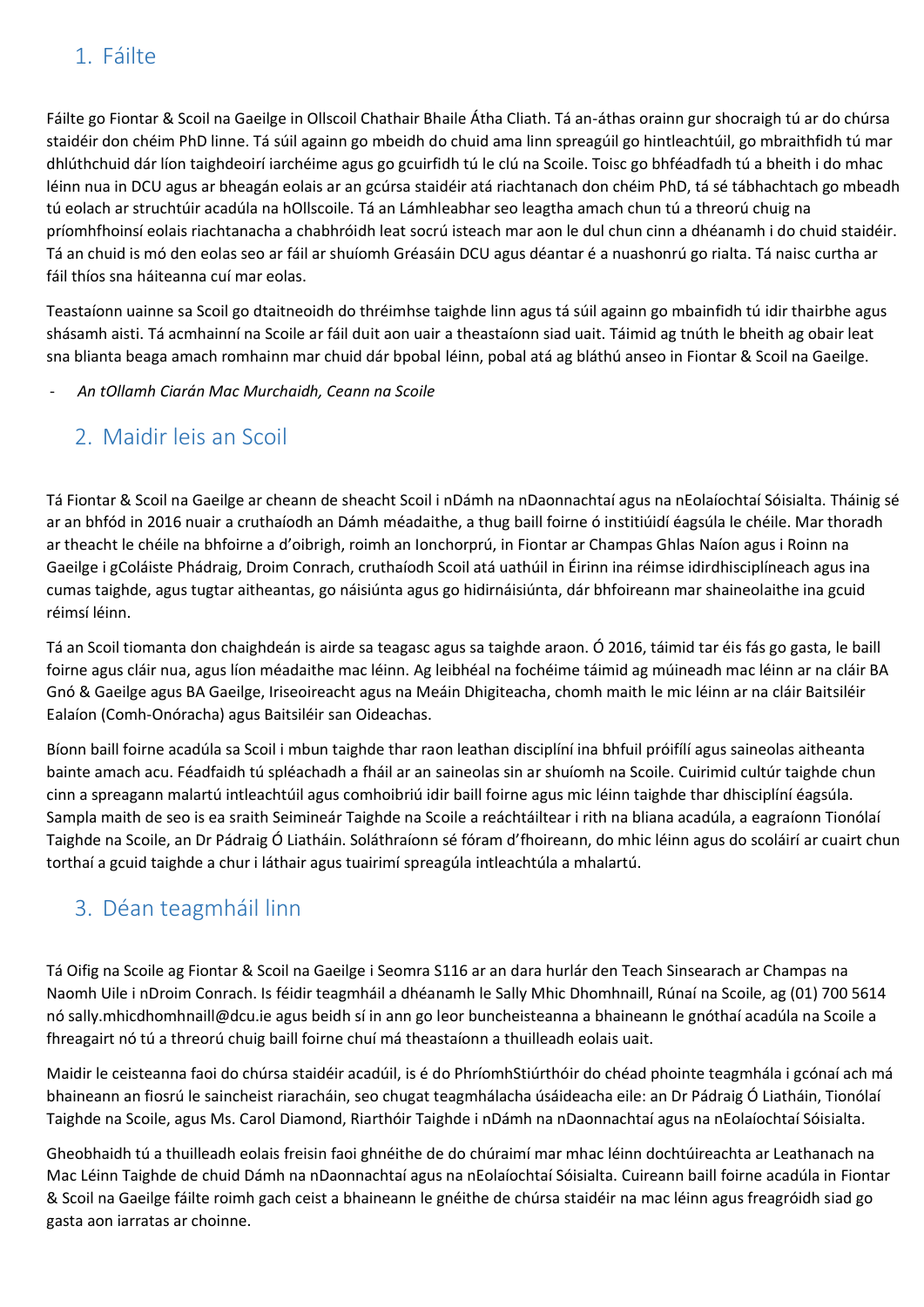Is iad seo a leanas ár bhfoireann acadúil: An tOllamh Ciarán Mac Murchaidh (Ceann na Scoile) An Dr Úna Bhreathnach An Dr Éadaoin Ní Mhuircheartaigh An Dr Síle Denvir An Dr Mairéad Nic Giolla Mhichíl An Dr Colin Flynn An Dr Caoimhe Nic Lochlainn An Dr Ciarán Mac an Bhaird An Dr Deirdre Nic Mhathúna An Dr Uáitéar Mac Gearailt An tUasal Colm Ó Ciardubháin An Dr Seán Mac Risteaird An Dr Pádraig Ó Liatháin An tUasal Eoghan McConalogue An Dr Brian Ó Raghallaigh An Dr Emer Ní Bhrádaigh An Dr Gearóidín Uí Laighléis An Dr Caitríona Ní Chléirchín

Tá sonraí teagmhála do gach ball foirne agus eolas níos mionchúisí ar a gcuid réimsí saineolais agus spéiseanna taighde ar fáil ar a leathanaigh próifíle ag an nasc seo a leanas: [https://www.dcu.ie/fiontar\_scoilnagaeilge/people/index.shtml]

# <span id="page-3-0"></span>4. Ag staidéar don chéim PhD

Agus tú ag staidéar don chéim PhD ag Fiontar & Scoil na Gaeilge is é do phríomhchúram ná dul i mbun clár taighde agus tráchtas a scríobh. Tugtar faoin tasc seo le tacaíocht agus treoir ó do Stiúrthóir(í). De ghnáth tugtar beirt stiúrthóirí do gach mac léinn taighde chun maoirseacht a dhéanamh ar a chúrsa staidéir, PríomhStiúrthóir agus Stiúrthóir Tánaisteach. Nuair a bheidh sé curtha i gcrích, ba chóir go gcuirfeadh do thráchtas go nuálach agus go scolártha leis an disciplín inar scríobhadh é, i bhformáid a chloíonn le Rialacháin Iarchéime na hOllscoile agus de réir na gcaighdeán acadúil a nglactar leo go hidirnáisiúnta. Le haghaidh tuilleadh sonraí maidir le hionchais DCU, féach na Rialacháin Acadúla do Chéimeanna Iarchéime trí Thaighde agus Tráchtas ag an nasc seo a leanas.

[https://www.dcu.ie/registry/regulations/postgraduate\_regulations.shtml]

Cé go nglactar leis go minic gur cáilíocht é PhD a théann go nádúrtha le post sa saol acadúil, má chríochnaíonn tú cúrsa staidéir le haghaidh céim taighde tabharfaidh sé deis duit scileanna a fhorbairt san anailís, sa chumarsáid, sa tsláine acadúil agus sa bhainistíocht tionscadail, i measc nithe go leor eile. Is scileanna iad seo a rachaidh chun leasa duit is cuma cén chonair gairme a roghnaíonn tú ina dhiaidh sin. Chomh maith le scileanna a fhorbairt mar iad siúd atá díreach luaite, spreagfaidh do Stiúrthóir(í) agus an Ollscoil féin tú chun páirt a ghlacadh i raon modúl atá sainoiriúnaithe agus i ndeiseanna oiliúna eile a sholáthraíonn an Scoil agus an Dámh. D'fhéadfadh go n-áireofaí orthu seo modúil ábhar-shonracha a thairgtear mar eilimintí i gCosán Dochtúireachta Struchtúrtha a bhféadfadh a bheith, inter alia:

**FN532 Líonraí agus Forbairt Gnó FN539 Na hIlmheáin FN537 Margaíocht FN560 Scileanna Gaeilge**

**FN521 Modhanna Taighde FN538 Ríomhthráchtáil & Feidhmiúcháin Idirlín**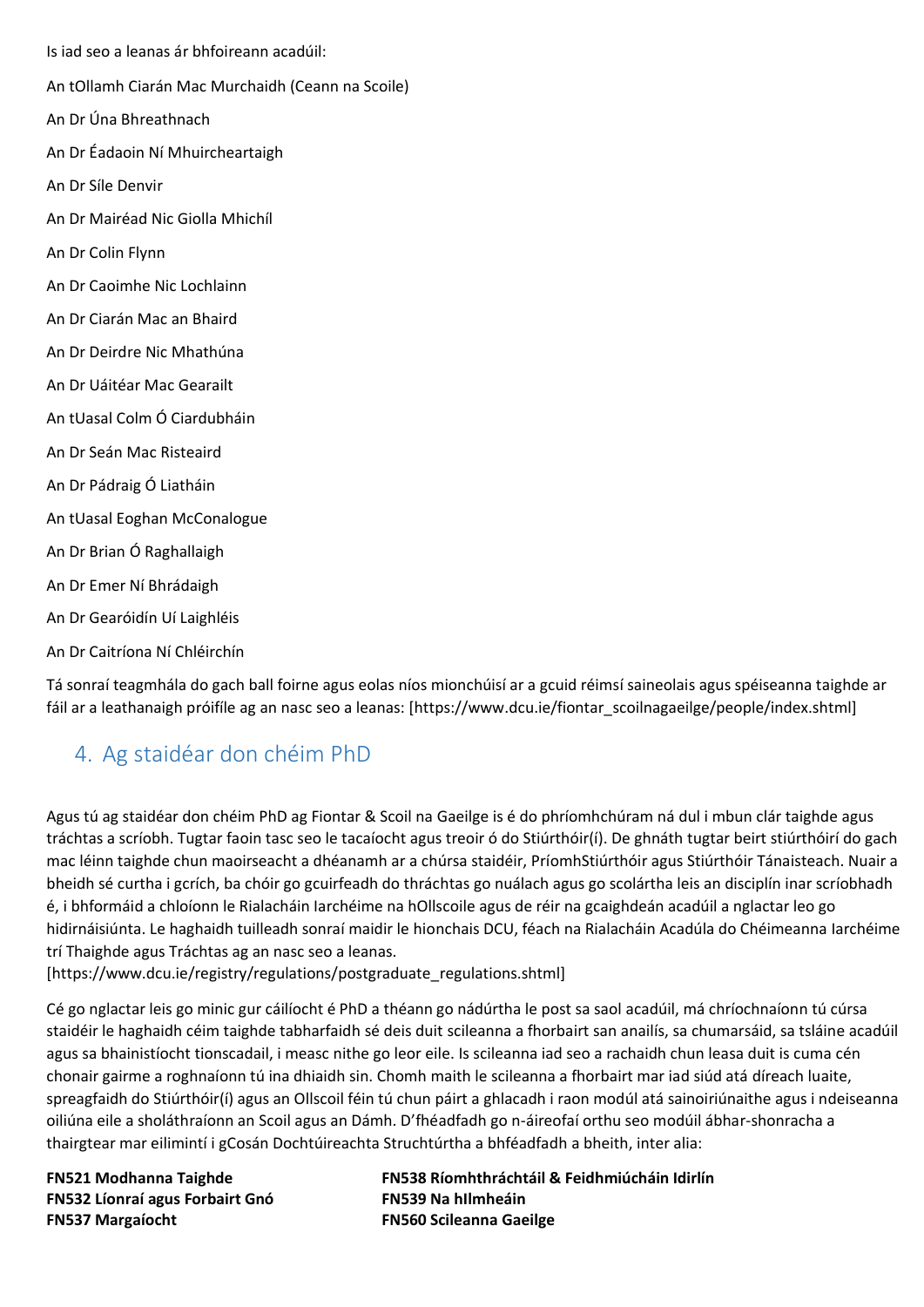Ina theannta sin, soláthraíonn an Oifig um Staidéar Iarchéime sraith modúl (ar a dtugtar Eilimintí Oiliúna Iarchéime) atá deartha chun cabhrú leat raon scileanna a fhorbairt a d'fhéadfadh a bheith úsáideach do do chlár oibre um fhorbairt phearsanta agus taighde (m.sh. Clár Ionduchtaithe Sínte, Prionsabail agus Cleachtais Teagaisc Iarchéime, agus modúl Ionracas Taighde Ar Líne atá neamh-chreidiúnaithe ach éigeantach do mhic léinn Bhliain 1. D'fhéadfadh go mbeadh modúil eile ar fáil, modúil atá deartha chun cabhrú le d'fhorbairt ghairmiúil, trí aonaid eile san Ollscoil (m.sh. scríbhneoireacht acadúil, cur i láthair comhdhála nó scileanna scríbhneoireachta CV). Is féidir leat tuilleadh eolais fúthu seo a fháil ar leathanach gréasáin na hOifige um Staidéar Iarchéime. [Https://www.dcu.ie/graduatestudies/index.shtml] Tá sé tábhachtach go lorgófá comhairle ó do Stiúrthóirí má bhraitheann tú go mbainfeá leas as cúrsaí oiliúna ar leith a mheasann tú a bheadh úsáideach do do chuid taighde, chomh maith le d'fhorbairt ghairmiúil.

# <span id="page-4-0"></span>5. Dul Chun Cinn Acadúil le linn do Thréimhse Chlárúcháin

Mar a tugadh faoi deara in §4, tá cóip de rialacháin iarchéime na hOllscoile do chéimeanna taighde ar fáil i bhformáid leictreonach ag an nasc a chuirtear ar fáil thuas. Tabhair faoi deara le do thoil go ndéantar athbhreithniú orthu seo go bliantúil agus, dá bhrí sin, go bhfuil siad faoi réir athruithe. Ba cheart duit a dheimhniú go ndéanann tú tagairt don leagan is nuashonraithe ag am ar bith, agus an nasc in §4 á úsáid agat chun é sin a dhéanamh.

#### <span id="page-4-1"></span>5.1 Ag clárú den chéad uair

Ar thosú amach ar do chuid staidéir don chéim PhD, is gnách go gcláróidh tú ar chlár ar a dtugtar an clár PhD-Track. Nuair a thosaíonn tú in DCU mar mhac léinn taighde, táthar ag súil go rachaidh tú i mbun oibre go rialta agus go comhsheasmhach - ag léamh, ag scríobh agus ag cur snasa ar do scileanna taighde - agus tú ag clárú don fhorbairt ghairmiúil iomchuí chomhaontaithe agus / nó modúil chuí ábhair-shonracha. Mar a luadh thuas, déanfaidh do Stiúrthóir(í) maoirseacht agus forbhreathnú ar do chuid oibre agus ba cheart go gcuimseodh sé seo patrún comhaontaithe de chruinnithe rialta. Tabharfaidh do Stiúrthóir(í) treoir, comhairle, aiseolas agus meantóireacht duit, agus cuideoidh sé leat ar an turas i dtreo do thráchtas a chríochnú go rathúil.

De bhreis ar do Stiúrthóir(í), dáilfear ball foirne ort ón Scoil dá ngairtear Ball Neamhspleách den Phainéal. Buailfidh tú leis an mball foirne seo uair sa bhliain ar a laghad agus ba cheart breathnú air / uirthi mar fhoinse comhairle agus cabhrach eile. I gcás neamhdhóchúil go mbeidh deacrachtaí ann maidir leis an gcóras stiúrthóireachta / leis an gcaidreamh idirphearsanta nó le haon ghné de do dhul chun cinn acadúil, féachfaidh an Ball Neamhspleách den Phainéal le feidhmiú mar ghníomhaire réitigh i ndáil le cibé saincheist a d'fhéadfadh teacht chun cinn.

### <span id="page-4-2"></span>5.2 Athbhreithniú Bliantúil ar Dhul Chun Cinn (PGR2)

I mí na Bealtaine nó go luath i mí an Mheithimh de gach bliain acadúil, beidh painéal agat lena n-áireofar do Stiúrthóir(í) agus an Ball Neamhspleách Painéil chun athbhreithniú foirmiúil a dhéanamh ar do chuid oibre agus do dhul chun cinn go dtí seo. Féadfaidh Ceann na Scoile freastal air freisin, cé nach riachtanas é seo. Le linn an phróisis seo, ní mór duit do Phainéal Stiúrthóireachta a shásamh go bhfuil dul chun cinn leordhóthanach déanta agat le go gceadófaí do dhul ar aghaidh go dtí an chéad bhliain chlárúcháin eile. Cuimseoidh an t-athbhreithniú píosa scríbhneoireachta a leagtar isteach (m.sh. dréacht de chaibidil) a comhaontaíodh le do Stiúrthóir(í) roimh ré, cur i láthair gairid ag tús an chruinnithe agus plé leis an bPainéal Stiúrthóireachta faoin ábhar a chuirtear i láthair chomh maith le dul chun cinn na hoibre. De ghnáth maireann an t-athbhreithniú thart ar uair an chloig agus gheobhaidh tú aiseolas ó bhéal agus i scríbhinn ina dhiaidh. Is éard atá i gceist le gach athbhreithniú bliantúil ná foirm oifigiúil a chomhlánú agus a chur isteach, dá ngairtear Foirm PGR2. Is próiseas ar líne é seo le d'aistriú go dtí an chéad bhliain staidéir a chur ar an taifead ar an mbonn go ndearna tú an dul chun cinn riachtanach a comhaontaíodh ag athbhreithniú bliantúil na bliana roimhe sin. Ní féidir leat dul ar aghaidh le clárú don chéad bhliain acadúil eile mura ndearna tú an t-athbhreithniú bliantúil go rathúil. Mura féidir leat do Phainéal Stiúrthóireachta a shásamh go bhfuil dul chun cinn leordhóthanach déanta agat, ní cheadófar duit dul ar aghaidh.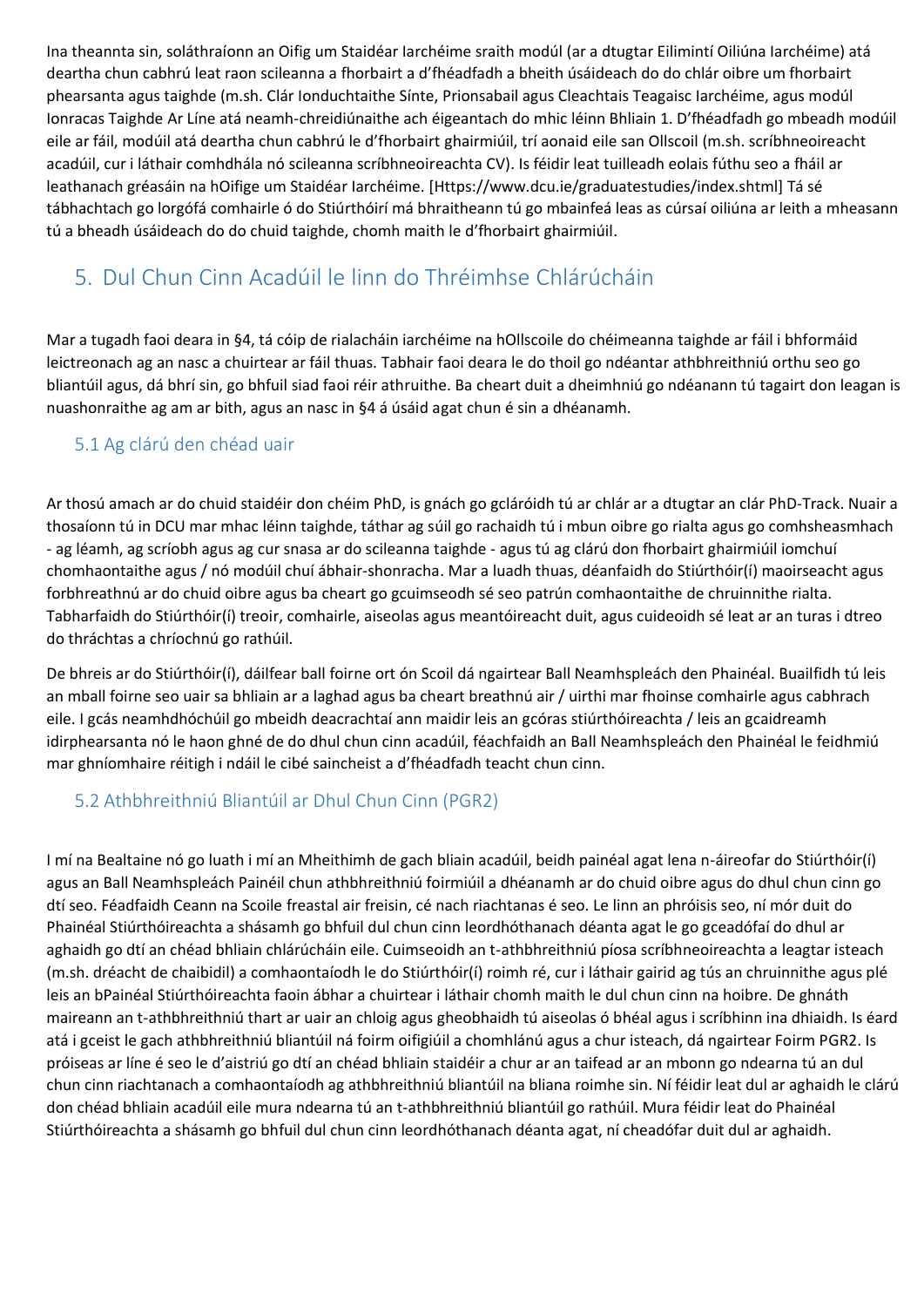#### <span id="page-5-0"></span>5.3 Aistriú chuig an gClár PhD (PGR3)

D'fhonn dul ar aghaidh ón Rian PhD go dtí an Clár PhD nó le bheith deimhnithe ar an gClár PhD, beidh ort dul faoi Nós Imeachta Aistrithe / Daingnithe PhD (PGR3), a bheidh ar siúl tráth nach luaithe ná 12 mhí agus tráth nach déanaí ná 21 mí tar éis dháta an chláraithe tosaigh do mhic léinn lánaimseartha agus ag am comhfhreagrach iomchuí do mhic léinn pháirtaimseartha. Is cleachtadh ar leithligh agus neamhspleách é an próiseas seo ón Athbhreithniú Bliantúil ar Dhul Chun Cinn PGR2 agus de ghnáth is éard atá ann ná píosa substaintiúil i scríbhinn a chur isteach (m.sh. dréachtchaibidil / caibidil) le scrúdú ag ball foirne seachas do Stiúrthóir(í), a fheidhmíonn mar Scrúdaitheoir Inmheánach. Caithfidh do Stiúrthóir(í) tacú le d'iarratas ar aistriú / dheimhniú agus tá sé faoi réir cruthú go sásúil i scrúdú béil, arna reachtáil i gcomhpháirt ag do Stiúrthóir(í) agus ag an Scrúdaitheoir Inmheánach. Tar éis an phróisis aistrithe / dhearbhaithe a chríochnú go rathúil, comhlánaítear Foirm PGR3, síneoidh na páirtithe go léir í agus cuirfear faoi bhráid na Clárlainne í. Ní mór an fhoirm PGR3 comhlánaithe a chur faoi bhráid na Clárlainne coicís ar a laghad roimh an gcéad chruinniú eile den Bhord um Staidéar Taighde Iarchéime (GRSB). Mura n-éiríonn leis an bpróiseas aistrithe / dearbhaithe féadtar, más iomchuí, cuireadh a thabhairt duit cibé taighde a dhéanamh a ligfidh duit céim Mháistreachta a bhaint amach trí mheán taighde.

#### <span id="page-5-1"></span>5.4 Rún chun do thráchtas a leagan isteach le haghaidh Scrúdaithe (PGR4)

Trí mhí ar a laghad sula gcuirfear do thráchtas dochtúireachta i gcrích, cuirfidh tú féin agus do Stiúrthóir(í) foirm PGR4 faoi bhráid na Clárlainne ag cur in iúl don Ollscoil go bhfuil sé ar intinn agat do thráchtas a chur isteach le scrúdú agus is ar an bhfoirm seo a ainmnítear do Scrúdaitheoir Seachtrach agus Scrúdaitheoirí Inmheánacha. Tá an Stiúrthóir/na Stiúrthóirí agus an Ceann Scoile freagrach as scrúdaitheoirí atá cáilithe go cuí a roghnú agus caithfidh ainm Chathaoirleach Neamhspleách a bheith ann freisin. Caithfidh na scrúdaitheoirí seo a bheith faofa ag an mBord um Staidéar Taighde Iarchéime sular féidir aon scrúdú *viva voce* ar do thráchtas a eagrú. Caithfear an tráchtas comhlánaithe a chur faoi bhráid na Clárlainne ón áit a seolfar chuig na scrúdaitheoirí ceadaithe é. Ní cheadaítear don/do na Stiúrthóir(í) ná don mhac léinn an tráchtas a sheoladh chuig na scrúdaitheoirí.

Tá na foirmeacha seo go léir ar fáil ar líne trí leathanaigh tairsí mac léinn agus foirne faoin gcluaisín Taighde agus faoin nasc seo a leanas: [https://www.dcu.ie/registry/application\_forms.shtml#Examinations]

## <span id="page-5-2"></span>6. Eolas Úsáideach Eile

#### <span id="page-5-3"></span>Do chuid Freagrachtaí mar mhac léinn PhD

Is ortsa atá an phríomhfhreagracht do thráchtas PhD a chríochnú. Chomh maith le bheith ina dhúshlán intleachtúil, tabharfaidh do thráchtas críochnaithe léiriú ar do chumas oibriú go neamhspleách agus go comhsheasmhach thar thréimhse staidéir mharthanaigh. Caithfidh tú fanacht i dteagmháil rialta le do stiúrthóirí agus iad a choinneáil ar an eolas faoi dhul chun cinn an taighde. Is éard a bheidh i gceist leis seo ná bualadh leo le haghaidh plé, obair scríofa a chur isteach go rialta agus go poncúil, agus gníomhaíochtaí acadúla eile a dhéanamh (e.g. freastal ar Sheimineáir Taighde Scoile agus eile agus rannchuidiú leo) de réir an amchláir a aontaítear leis na Stiúrthóirí. Ba cheart duit iad a chur ar an eolas chomh luath agus is féidir faoi aon rud a mheasann tú a d'fhéadfadh dul i bhfeidhm ar do chumas spriocanna a bhaint amach mar chuid d'aon chlár oibre comhaontaithe, seachas a n-aird a tharraingt ar fhadhbanna den sórt sin ag staid ró-mhall chun aghaidh a thabhairt orthu go héifeachtach. Ba chóir go mbeadh a fhios agat go n-oibreoidh baill foirne na Scoile lena gcuid mac léinn chun déileáil le haon fhadhb a d'fhéadfadh a bheith ann agus go ndéanfaidh siad gach rud is féidir chun réiteach sásúil a bhaint amach, má thugtar fógra réasúnach agus an t-eolas a theastaíonn chun é sin a dhéanamh. NÍ MÓR do mhic léinn eolas a chur ar rialacha na hOllscoile maidir le bradaíl. [https://www.dcu.ie/info/regulations/plagiarism.shtml] Tá bradaíl ar cheann de na cionta is tromchúisí sa saol acadúil. Déileálfaidh Coiste Araíonachta na hOllscoile le mic léinn a bhfuarthas ina dtaobh go bhfuil ábhar bradaíola acu agus beidh siad faoi réir a gceadaithe. Ba cheart do mhic léinn eolas a chur ar Chód Dea-Chleachtais Taighde DCU freisin.

[https://www.dcu.ie/sites/default/files/research\_support/Code%20of%20Good%20Research%20Practice\_revised%20May %202015.pdf]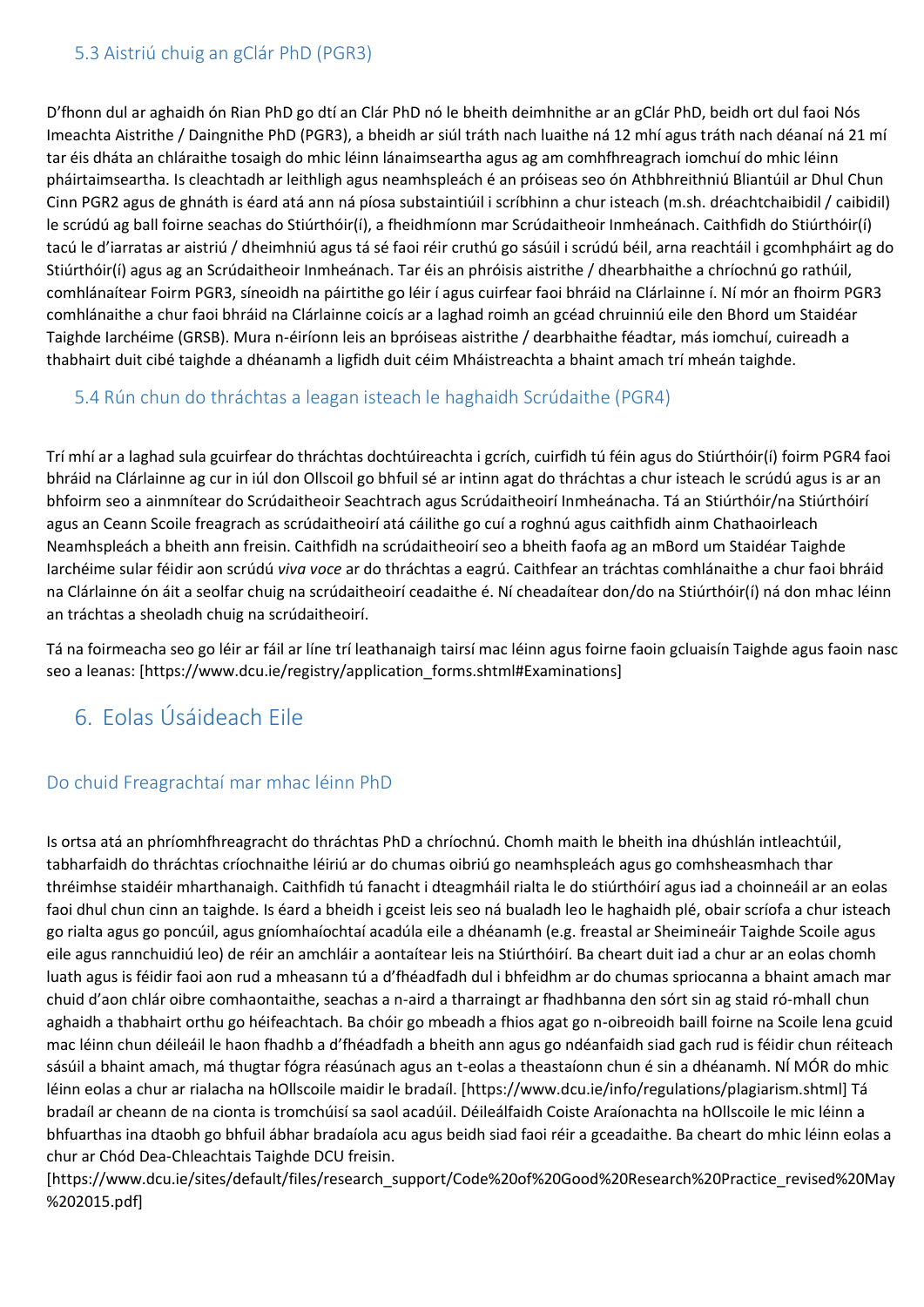#### <span id="page-6-0"></span>Ról Do Stiúrthóra(Stiúrthóirí)

Is foinsí comhairle agus treorach iad do Stiúrthóir(í) agus do Bhall Neamhspleách den Phainéal a bheidh ar fáil duit le haghaidh tacaíocht acadúil agus cuidiú le linn dul chun cinn do thaighde agus an leagan deiridh de do thráchtas á ullmhú agat. Tá sé de dhualgas orthu iad féin a choinneáil ar an eolas faoi dhul chun cinn do chuid oibre, tuairimí macánta agus cuiditheacha a thabhairt duit faoin obair seo (cibé acu a lorgaíonn tú iad nó nach ea), chun a chinntiú go bhfuil tú ar an eolas faoi chainníocht agus chaighdeán na hoibre a theastaíonn, agus amchlár a idirbheartú agus monatóireacht a dhéanamh air lena chur isteach. Gabhann siad orthu féin anailís chúramach agus léirmheastóireacht chuiditheach a sholáthar ar an obair go léir a chuireann tú ar fáil dóibh laistigh de thréimhse ama aontaithe. De ghnáth buailfidh do Stiúrthóir(í) leat le haghaidh sceideal comhaontaithe cruinnithe foirmiúla agus d'fhéadfadh go mbeadh siad ar fáil, nuair is féidir, le haghaidh comhráití níos neamhfhoirmiúla. Tá dualgas riaracháin ar Stiúrthóirí na foirmeacha riachtanacha a leagan isteach le go gceadófaí don mhac léinn dul ar aghaidh ina gcúrsa taighde agus a dtráchtas PhD críochnaithe a thabhairt isteach. Má théann do chuid oibre chun cinn go maith agus má tá caidreamh láidir comhurramach ann, is dóigh go mbeidh do Stiúrthóir(í) ina meantóirí agus ina moltóirí agat de réir a chéile.

#### <span id="page-6-1"></span>Ag glacadh leis an gCultúr Taighde sa Scoil

Tá sé tábhachtach mar mhac léinn PhD go nglacann tú leis an gcultúr taighde a bhaineann le do dhisciplín sa Scoil. Reáchtálann Fiontar & Scoil na Gaeilge Sraith Seimineár Taighde agus ba cheart duit freastal ar na seimineáir seo go rialta. Ba cheart duit freastal freisin agus, nuair is iomchuí, cur i láthair a thabhairt ag cibé seimineáir, ceardlanna agus comhdhálacha a bhaineann le do dhisciplín a eagraíonn an Ollscoil nó institiúidí ábhartha eile agus cumainn acadúla. Tá sé seo tábhachtach má tá tú chun staid an taighde i do dhisciplín a thuiscint agus na caidrimh agus na líonraí a bhunú a d'fhéadfadh a bheith ina gcabhair duit i ngairm ar bith amach anseo sa saol acadúil.

#### <span id="page-6-2"></span>Do Chéim Taighde a Mhaoiniú

Tacaíonn an Scoil le mic léinn trí mheán a gcuid acmhainní féin ach tá scéimeanna seachtracha ann freisin mar iad siúd a chuireann An Chomhairle um Thaighde in Éirinn (IRC) agus gníomhaireachtaí eile chun cinn (e.g. NUI, RIA). De ghnáth éilítear ar mhic léinn a fhaigheann scoláireacht dochtúireachta tríd an Scoil iarratas a dhéanamh ar scoláireacht dochtúireachta IRC i mBliain 2 dá gcúrsa staidéir. Tá tacaíochtaí eile ar fáil trí scéimeanna arna maoiniú ag Dámh na nDaonnachtaí agus na nEolaíochtaí Sóisialta chun cabhrú le mic léinn taighde a gcuid oibre a fhoilsiú in irisleabhair acadúla. Bronann cuid de na cumainn agus eagraíochtaí i do dhisciplín deontais agus duaiseanna ar mhic léinn agus tabharfaidh do Stiúrthóir(í) na deiseanna seo do d'aire.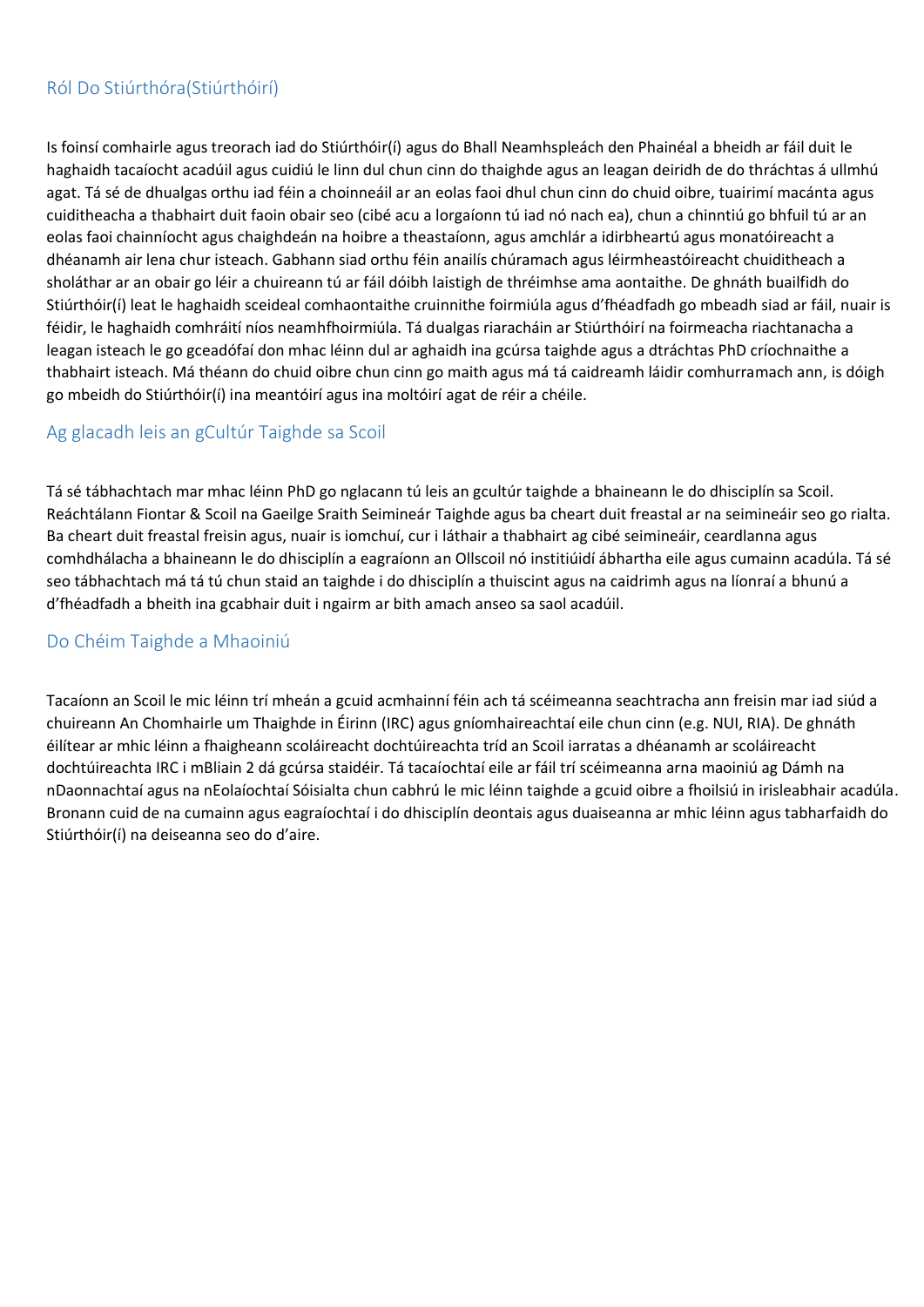# <span id="page-7-0"></span>Aguisín: Structured Doctoral Pathway 2020-21

# Fiontar & Scoil na Gaeilge

This overview proposes a structured 4-year PhD programme for Fiontar & Scoil na Gaeilge that will act as the umbrella programme for graduate students registered in the School with a focus on conducting disciplinebased research. The student's original research is presented in thesis format and this thesis is the sole means of assessment for the award of the PhD.

In addition, during their period of registration students can avail of a mix of modules to provide disciplinespecific knowledge, generic skills and autonomy to augment and support their postgraduate research. These will include:

- Up to 20 credits of core discipline-specific modules;
- 10 credits of core generic and transferable skills;
- Up to 20 additional credits for selected elective modules.

Students normally take 10 credits each year for Years 1-3, with Year 4 most likely focused exclusively on research, but students can tailor their work programme to suit their needs. Modules selected by students should be relevant to and support their research.

A student may register for alternative modules other than those outlined on this structure if the original module(s) are not available, provided the alternative meets the required research/graduate training objective as agreed with the Supervisor.

Along with Level 9 modules appropriate Level 8 modules may be taken following discussion with the Supervisor and module coordinator.

It is policy in the Faculty of Humanities & Social Sciences that all research students who are assigned any teaching-related responsibilities must complete GS602 'Postgraduate Tutoring Principles and Practice'.

All research students in their first year of registration must also complete the relevant stream of the selfdirected 'Online Research Integrity Training Module'.

Students should register for these modules via their Portal page through the Faculty's GTE programme.

The Structured Pathway work plan for each student should be discussed and agreed in the first instance with the Supervisor and progress (including confirmation of completion of the Online Research Integrity Training Module and other modules) recorded on the annual PGR2 form.

#### **Induction and Training**

Research students are also encouraged to take advantage of additional training opportunities offered by the Graduate Studies Office as appropriate throughout their period of study. Year One students are expected to attend orientation sessions, the GSO- and library-run programme and other relevant induction sessions at the time of initial registration.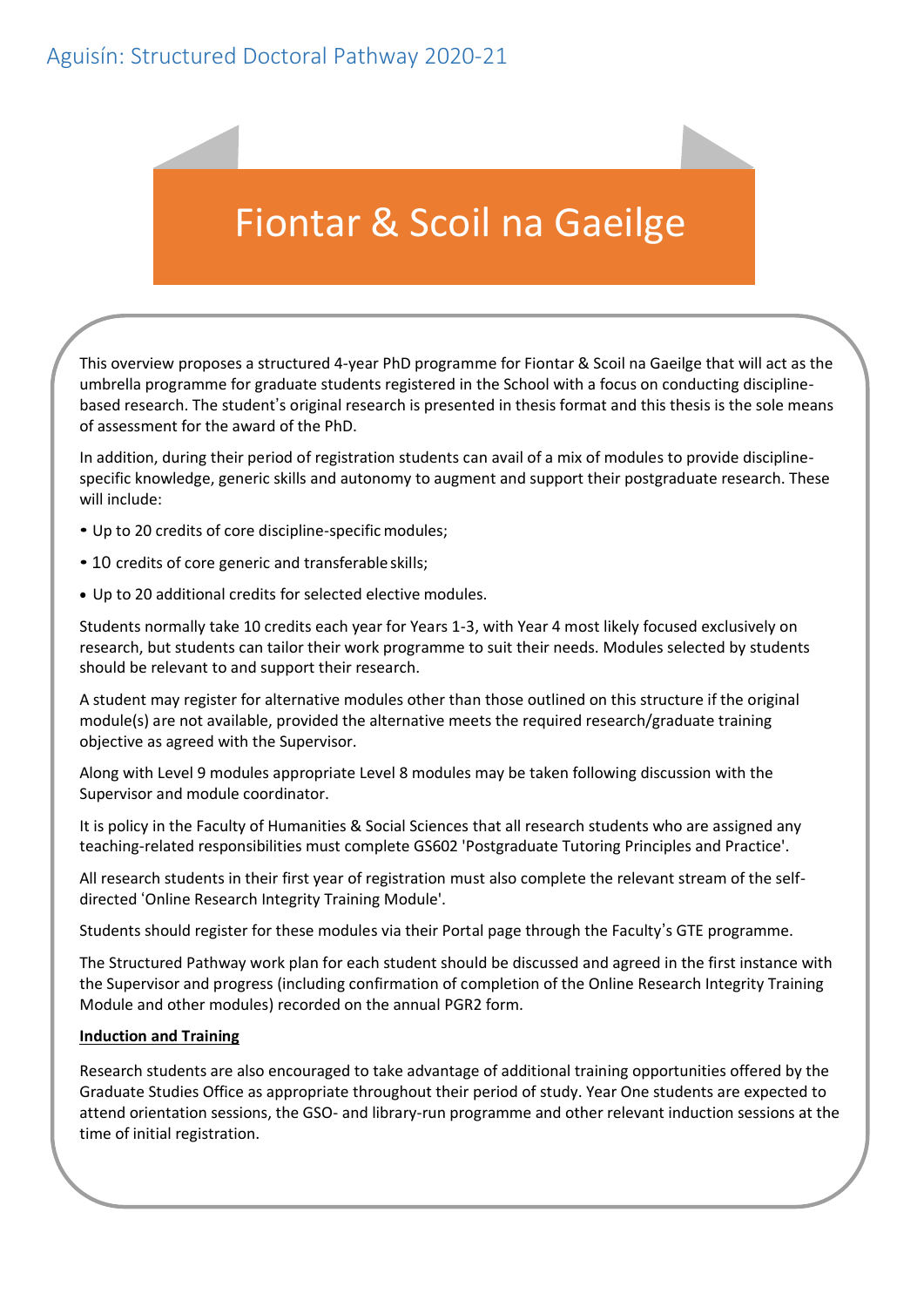# Fiontar & Scoil na Gaeilge



International conference attendance and paper presentation **Year 3**

International conference